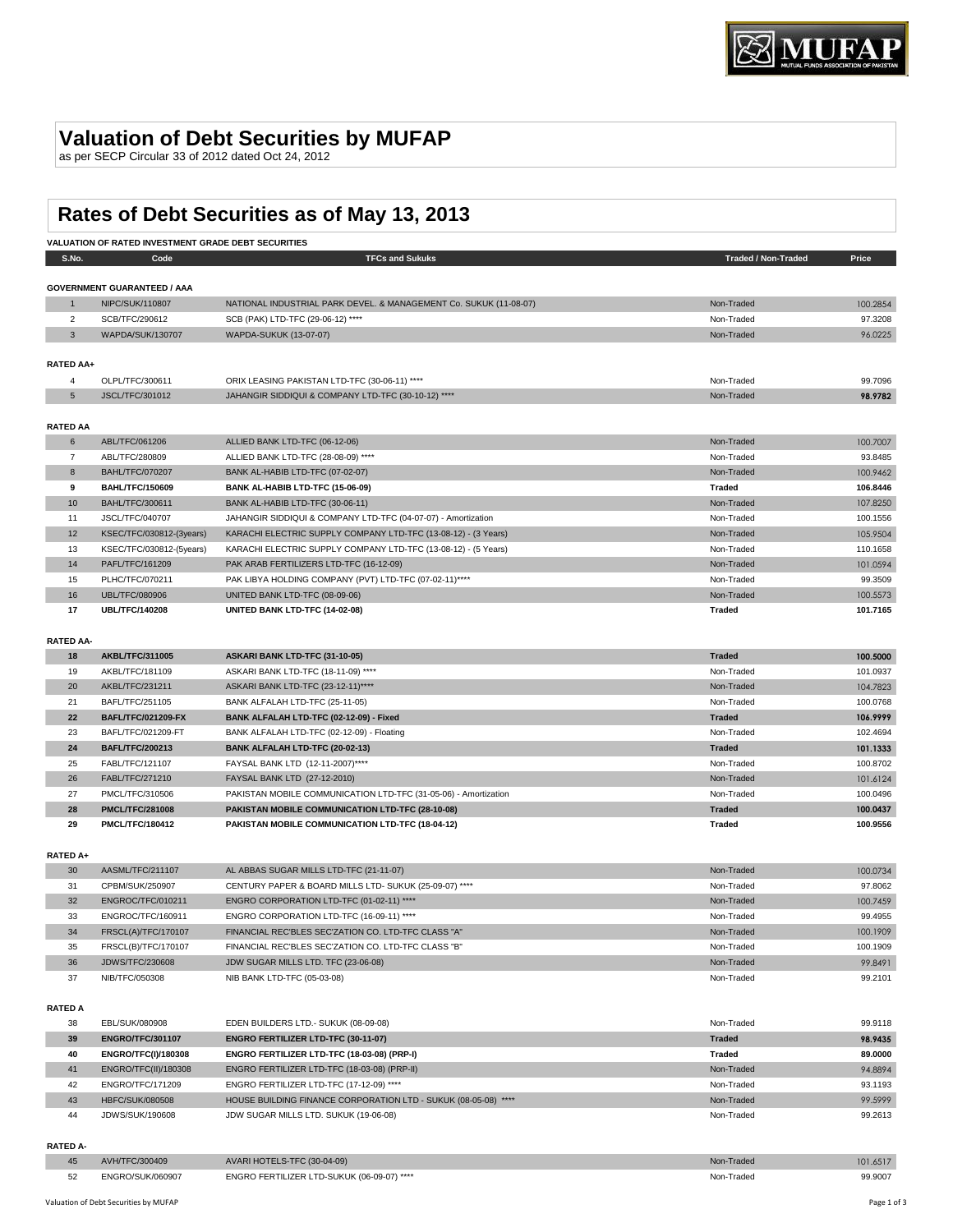

| 53                | SMMTB/TFC/271011 | SUMMIT BANK LTD - TFC (27-10-11) | Non-Traded | 95.4641 |
|-------------------|------------------|----------------------------------|------------|---------|
| <b>RATED BBB+</b> |                  |                                  |            |         |
|                   |                  |                                  |            |         |
| <b>RATED BBB</b>  |                  |                                  |            |         |
|                   |                  |                                  |            |         |
| <b>RATED BBB-</b> |                  |                                  |            |         |
|                   |                  |                                  |            |         |

#### **VALUATION OF RATED NON-INVESTMENT GRADE DEBT SECURITIES**

| S.No.        | Code             | <b>TFCs and Sukuks</b>                            | Traded / Non-Traded | Price   |
|--------------|------------------|---------------------------------------------------|---------------------|---------|
|              | BRRGM/TFC/070708 | BRR GUARDIAN MODARABA (07-07-08)                  | Non-Traded          | 75.0000 |
|              | EIBL/TFC/150307  | ESCORTS INVESTMENT BANK LTD-TFC (15-03-07)        | Non-Traded          | 73.7356 |
| $\mathbf{a}$ | SPLC/TFC/130308  | SAUDI PAK LEASING COMPANY LTD-TFC (13-03-08) **** | Non-Traded          | 51,5000 |

### **VALUATION OF NON-RATED INVESTMENT GRADE DEBT SECURITIES**

| S.No. | Code | <b>TFCs and Sukuks</b> | Price<br>Traded / Non-Traded |  |
|-------|------|------------------------|------------------------------|--|
|       |      |                        |                              |  |

### **VALUATION OF NON-RATED DEBT SECURITIES**

| S.No.        | Code            | <b>TFCs and Sukuks</b>                                 | Traded / Non-Traded | <b>Price</b> |
|--------------|-----------------|--------------------------------------------------------|---------------------|--------------|
|              | KCCL/SUK/131207 | KOHAT CEMENT-SUKKUK (20-12-07)                         | Non-Traded          | 75,0000      |
| $\mathbf{a}$ | SLCL/TFC/280306 | SECURITY LEASING CORPORATION LTD-PPTFC (28-03-06)      | Non-Traded          | 61.8516      |
| $\mathbf{a}$ | SLCL/SUK/010607 | SECURITY LEASING CORPORATION LTD-SUKKUK (01-06-07) - I | Non-Traded          | 61.9422      |

#### **VALUATION OF NON-PERFORMING DEBT SECURITIES**

| S.No.           | Code                   | <b>TFCs and Sukuks</b>                                  | <b>Non-Performing Since</b> | <b>Traded / Non-Traded</b> | Price      |
|-----------------|------------------------|---------------------------------------------------------|-----------------------------|----------------------------|------------|
| $\overline{1}$  | PAFL/TFC/291107        | AGRITECH LTD-TFC (29-11-07)                             | 14/Jun/2010                 | Non-Traded                 | A/C to NPA |
| $\overline{2}$  | PAFL/TFC/140108        | AGRITECH LTD-TFC (14-01-08)                             | 02/Aug/2010                 | Non-Traded                 | A/C to NPA |
| $\mathbf{3}$    | PAFL/SUK/060808        | AGRITECH LTD-SUKUK (06-08-08)                           | 23/Aug/2010                 | Non-Traded                 | A/C to NPA |
| $\overline{4}$  | PAFL/TFC/011208        | AGRITECH LTD-TFC (01-12-08)                             | 16/Jun/2010                 | Non-Traded                 | A/C to NPA |
| $5\phantom{.0}$ |                        | AGRITECH LTD (11%) - TFC (01-07-11)                     | 17/Jan/2012                 | Non-Traded                 | A/C to NPA |
| 6               | $\sim$                 | AGRITECH LTD (0%) - TFC (01-07-11)                      | 17/Jan/2012                 | Non-Traded                 | A/C to NPA |
| $\overline{7}$  | AZLC/TFC/050907        | ALZAMIN LEASING CORPORATION LTD-TFC (05-09-07)          | 17/May/2012                 | Non-Traded                 | A/C to NPA |
| 8               | AZLM/TFC/120508        | AL-ZAMIN LEASING MODARABA LTD-TFC (12-05-08)            | 26/Aug/2010                 | Non-Traded                 | A/C to NPA |
| 9               | AML/SUK/120108         | AMTEX LTD.-SUKUK (21-01-08)                             | 06/Jan/2011                 | Non-Traded                 | A/C to NPA |
| 10              | ATML/SUK/150408        | ARZOO TEXTILE MILLS LTD-SUKUK (15-04-08)                | 02/Jan/2010                 | Non-Traded                 | A/C to NPA |
| 11              | ANL/TFC/200905         | AZGARD NINE LTD- TFC (20-09-05)                         | 19/May/2010                 | Non-Traded                 | A/C to NPA |
| 12              | ANL/TFC/041207         | AZGARD NINE LTD- TFC (04-12-07) PP                      | 21/Jun/2010                 | Non-Traded                 | A/C to NPA |
| 13              | ANL/TFC/280612         | AZGARD NINE LTD - TFC (28-06-12) (Zero Coupon)          | 07/Dec/2012                 | Non-Traded                 | A/C to NPA |
| 14              | BNL/TFC/301108         | BUNNY'S LTD. - TFC (30-11-08)                           | 15/Jun/2011                 | Non-Traded                 | A/C to NPA |
| 15              | DCL/TFC/               | <b>DEWAN CEMENT LTD</b>                                 | 09/Jan/2009                 | Non-Traded                 | A/C to NPA |
| 16              | EHL/SUK/311207         | EDEN HOUSING LTD.- SUKUK (31-12-07)                     | 15/Jan/2013                 | Non-Traded                 | A/C to NPA |
| 17              | EHL/SUK/310308         | EDEN HOUSING LTD.- SUKUK (31-03-08)                     | 06/May/2011                 | Non-Traded                 | A/C to NPA |
| 18              | FDIBL/TFC/110907       | FIRST DAWOOD INVESTMENT BANK LTD. TFC (11-09-07)        | 27/Sep/2010                 | Non-Traded                 | A/C to NPA |
| 19              | GCL/TFC/180108         | GHARIBWAL CEMENT-TFC (18-01-08)                         | 24/Nov/2009                 | Non-Traded                 | A/C to NPA |
| 20              | MLFC/SUK/031207        | MAPLE LEAF SUKUK-(03-12-07)                             | 19/Sep/2011                 | Non-Traded                 | A/C to NPA |
| 21              | NAEL/TFC/150507        | NEW ALLIED ELECTRONIC (15-05-07)                        | 09/Jan/2009                 | Non-Traded                 | A/C to NPA |
| 22              | NAEL/SUK/270707        | NEW ALLIED ELECTRONIC - SUKUK (27-07-07)                | 09/Jan/2009                 | Non-Traded                 | A/C to NPA |
| 23              | NAEIL/SUK/031207       | NEW ALLIED ELECTRONIC - SUKUK (03-12-07)                | 09/Jan/2009                 | Non-Traded                 | A/C to NPA |
| 24              | PACE/TFC/150208        | PACE (PAKISTAN) LTD-TFC (15-02-08)                      | 05/Sep/2011                 | Non-Traded                 | A/C to NPA |
| 25              | PHO/TFC/311208         | PAK HY-OILS LTD-TFC (31-12-08)                          | 21/Jan/2010                 | Non-Traded                 | A/C to NPA |
| 26              | PEL/SUK/280907         | PEL-SUKUK (28-09-07)                                    | 13/Jan/2012                 | Non-Traded                 | A/C to NPA |
| 27              | PEL/SUK/310308         | PEL-SUKUK (31-03-08)                                    | 17/Jan/2012                 | Non-Traded                 | A/C to NPA |
| 28              | QTML/SUK/260908        | QUETTA TEXTILE MILLS LTD-SUKUK (26-09-08)               | 11/Apr/2012                 | Non-Traded                 | A/C to NPA |
| 29              | <b>SLCL/SUK/190907</b> | SECURITY LEASING CORPORATION LTD-SUKKUK (19-09-07) - II | 03/Apr/2012                 | Non-Traded                 | A/C to NPA |
| 30              | SGML/TFC/220908        | SHAKARGANJ MILLS LTD-TFC (22-09-08)                     | 24/Nov/2009                 | Non-Traded                 | A/C to NPA |
| 31              | SPL/SUK/190808         | SITARA PEROXIDE LTD-SUK (19-08-08)                      | 15/Jun/2010                 | Non-Traded                 | A/C to NPA |
| 32              | TELE/TFC/270505        | TELECARD LTD-TFC (27-05-05)                             | 13/Jun/2011                 | Non-Traded                 | A/C to NPA |
| 33              | <b>TSHM/SUK/250808</b> | THREE STAR HOSIERY SUKUK (25-06-08)                     | 11/Jun/2010                 | Non-Traded                 | A/C to NPA |
| 34              | TRIBL/TFC/040708       | TRUST INVESTMENT BANK LTD-TFC (04-07-08)                | 18/Oct/2012                 | Non-Traded                 | A/C to NPA |
| 35              | WTL/TFC/071008         | WORLDCALL TELECOM LTD-TFC (07-10-08)                    | 08/Nov/2012                 | Non-Traded                 | A/C to NPA |
|                 |                        |                                                         |                             |                            |            |

\* Price has been calculated after apply maximum markup of 500 basis points to the calculated yield as provided under SECPs Circular No.33 of 2012.